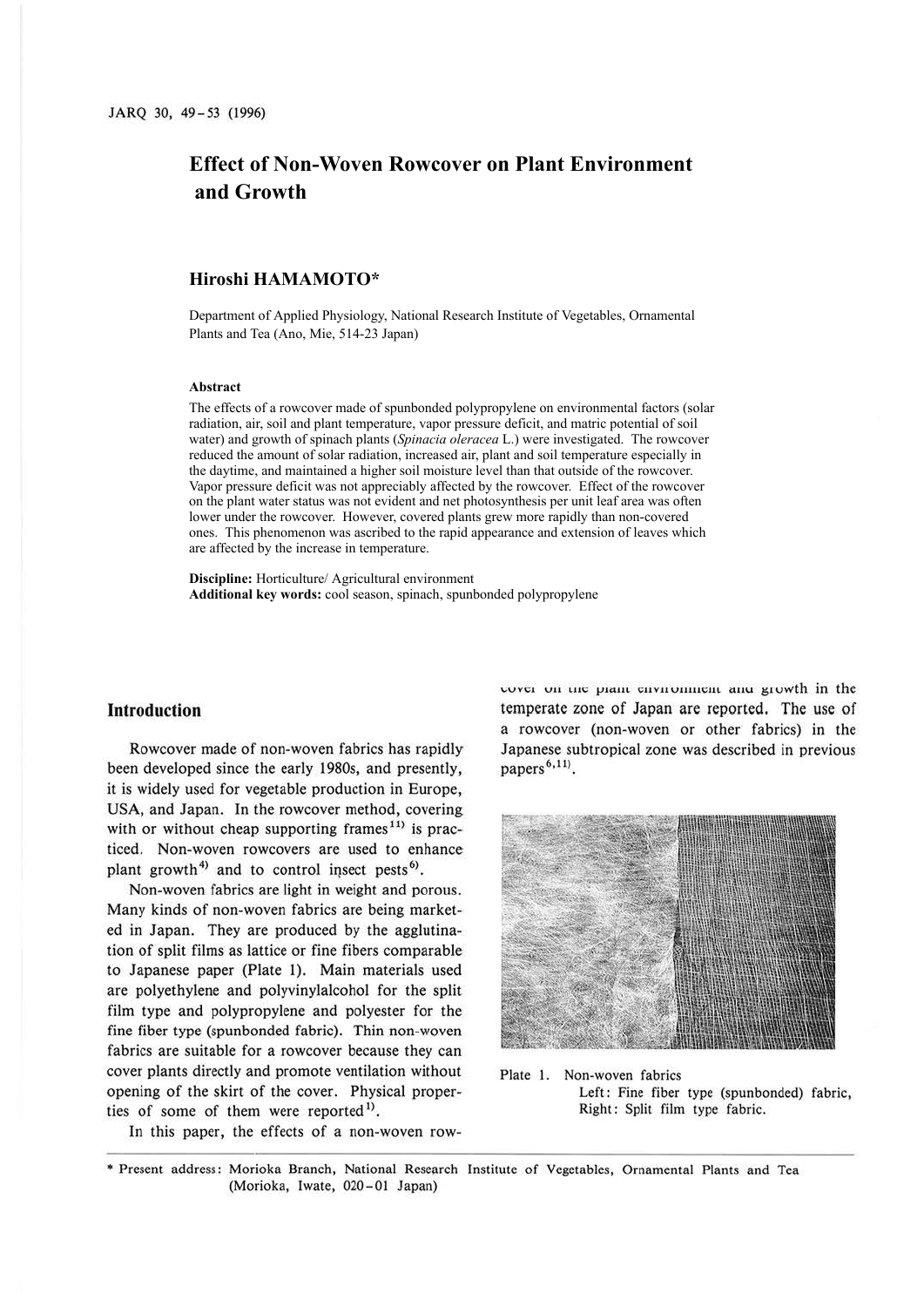Spunbonded polypropylene (Paopao 90; 20 g $\cdot$ m<sup>-2</sup> weight, Mitsui Petrochemical Industries, Tokyo) and spinach *(Spinacia oleracea* L.) cv. Oracle (Sakata Seed Co., Yokohama) were used as rowcover and plant materials, respectively. The investigations were carried out at the National Research Institute of Vegetables, Ornamental Plants and Tea in Mie Prefecture, Japan (34°N, 136°E).

Both covered and non-covered plots consisted of two soil beds *5* m in length, 60 cm in width with flat tops piled up at a height of 10 cm. There were two rows of plants in each bed at an interval of 20 cm. Plants were thinned out at a spacing of about 7 cm when two leaves unfolded. The rowcover material laid at 15 cm above the surface of a soil bed with supports. Fertilizer application and other practices followed standard methods.

#### **Environmental changes induced by rowcover**

#### *I) Methods for measurements*

Measurement of environmental factors was carried out inside and outside of the rowcover in the same way. Solar radiation was measured using solarimeters. Dry and wet bulb temperatures for the determination of air temperature and vapor pressure deficit were measured using ventilated psychrometers which were located at 10 cm above the surface of the soil beds. Soil temperature was measured with copper-constantan (type T) thermocouples 0.3 mm in diameter which were buried at a depth of *5* and 10 cm in the soil beds. Plant temperature was measured by inserting type T thermocouples 0.1 mm in diameter in two areas of middle leaves without mutual shading, one area of lower leaves and in the growing point area. Matric potential of soil water was measured at a IO cm depth in the soil beds using tensiometers (DIK-3130, Daiki Rika Kogyo, Tokyo).

## *2) Results*

The environment inside and outside of the rowcover displayed significant differences (Fig. 1).

Intensity of solar radiation under the rowcover was about 80% of that outside. Air temperature was higher under the rowcover during fine days with weak wind. In windy days with weak solar radiation and in the night, however, the air temperature under the rowcover was often similar to or lower than that outside.

The rowcover often enabled to maintain a higher daytime plant temperature while only the temperature



Fig. I. Plant environment inside and outside of the rowcover AT: Air temperature,

- VPD: Vapor pressure deficit,
- TR : Ratio of solar radiation inside and outside of the rowcover.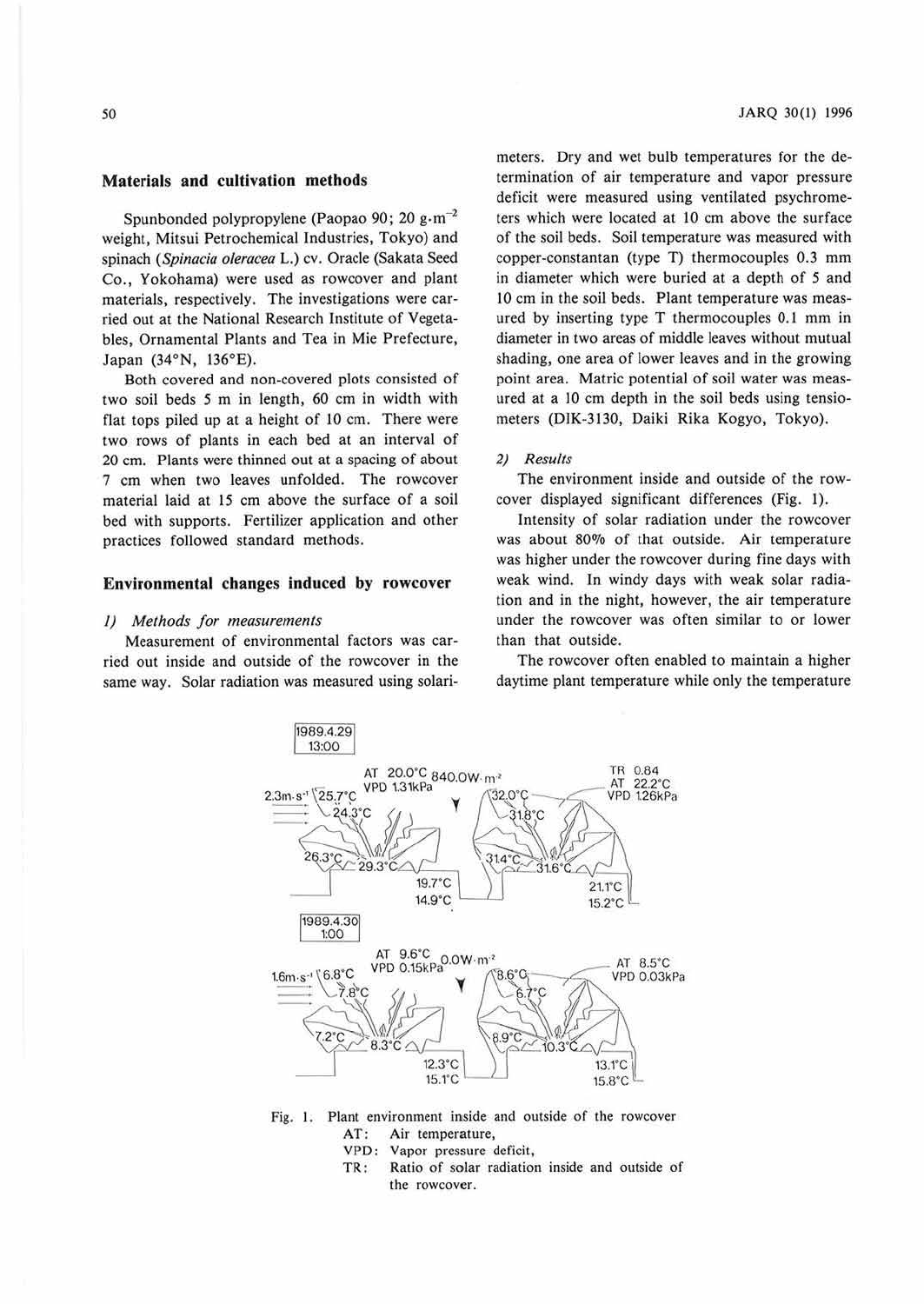of the growing points and lower leaves was higher in the night except in frosty (i.e. calm and fine with high radiative cooling) nights. In frosty nights, since the rowcover was covered with dew or frost, radiative cooling decreased. As a result, the plant temperature was higher than outside and plants were protected from frost<sup>3)</sup>.

The vapor pressure deficit was not appreciably affected by the rowcover. Soil temperature was higher under the rowcover than outside. Matric potential of soil water was higher under the rowcover during continuous fine days (Fig. 2).



-: Outside of the rowcover,  $\circ$   $-$ : Inside of the rowcover.

- Fig. 2. Changes in matric potential of soil water at  $10 \text{ cm}$  depth<sup>a)</sup>
	- a): Weather was fine from 10 to 15 April.

#### **Plant growth under rowcover**

#### *I) Methods for measurements*

Sampled plants from covered and non-covered plots were weighed and thereafter the plant length, leaf number, leaf area or dry weight were determined. Total leaf area of a plant was measured with an automatic area meter **(AAC-400,** Hayashi Denkoh, Tokyo). Plant dry weight was determined after 48 h of drying at 80°C.

Net photosynthesis per unit leaf area during the daytime was measured in the middle leaves by an improved half-leaf method<sup>10</sup>. Water potential of a plant was measured by a pressure chamber (DIK-7000, Daiki Rika Kogyo, Tokyo).

## *2) Results*

The rowcover promoted seed emergence of spinach in the cool season (Table I), especially during continuous fine days after sowing<sup>5)</sup>. However, removal of the fabric after emergence resulted in a slight enhancement of plant growth. When covering was applied until emergence, the effect on plant growth was not appreciable compared with covering at the time of sowing. Covering after emergence enhanced plant growth to a similar degree to that of the plants covered since sowing (Table 1).

Net photosynthesis per unit leaf area in the daytime was often lower in spinach plants under the rowcover than outside (Table 2), while the rowcover effect on night respiration was not evident<sup>4)</sup>. No visible signs of water stress were observed in plants used in this study. Plant water potential was not appreciably affected by the rowcover (Table 3). Nevertheless, covered plants grew more rapidly than non-covered ones. Weight, leaf appearance and leaf extension were promoted under the rowcover compared with the absence of rowcover during the period from early March to early April (Table 4).

|  |  |  |  |  |  |  |  |  |  |  |  | Table 1. Growth of spinach plants in plots under the rowcover until/after emergence <sup>a)</sup> |  |
|--|--|--|--|--|--|--|--|--|--|--|--|---------------------------------------------------------------------------------------------------|--|
|--|--|--|--|--|--|--|--|--|--|--|--|---------------------------------------------------------------------------------------------------|--|

|                                                 | Rowcover treatment |         |                                 |               |  |  |  |  |
|-------------------------------------------------|--------------------|---------|---------------------------------|---------------|--|--|--|--|
|                                                 | Since sowing       |         | Until emergence After emergence | Without cover |  |  |  |  |
| Emergence time <sup>b)</sup>                    | 6 March            | 6 March | 10 March                        | 10 March      |  |  |  |  |
| Plant length (cm)                               | 8.1                | 6.9     | 8.8                             | 6.4           |  |  |  |  |
| Leaf number ( $plan-1$ )                        | 10.2               | 8.9     | 9.5                             | 7.6           |  |  |  |  |
| Fresh weight $(g \cdot 10 \text{ plants}^{-1})$ | 30.7               | 22.2    | 28.8                            | 17.9          |  |  |  |  |
| Dry weight $(g.10 \text{ plants}^{-1})$         | 2.6                | 2.2     | 2.4                             | 1.7           |  |  |  |  |

a): Seeds were sown on 19 February. Plants were sampled on 10 April.

b): Date when the germination percentage exceeded 80%.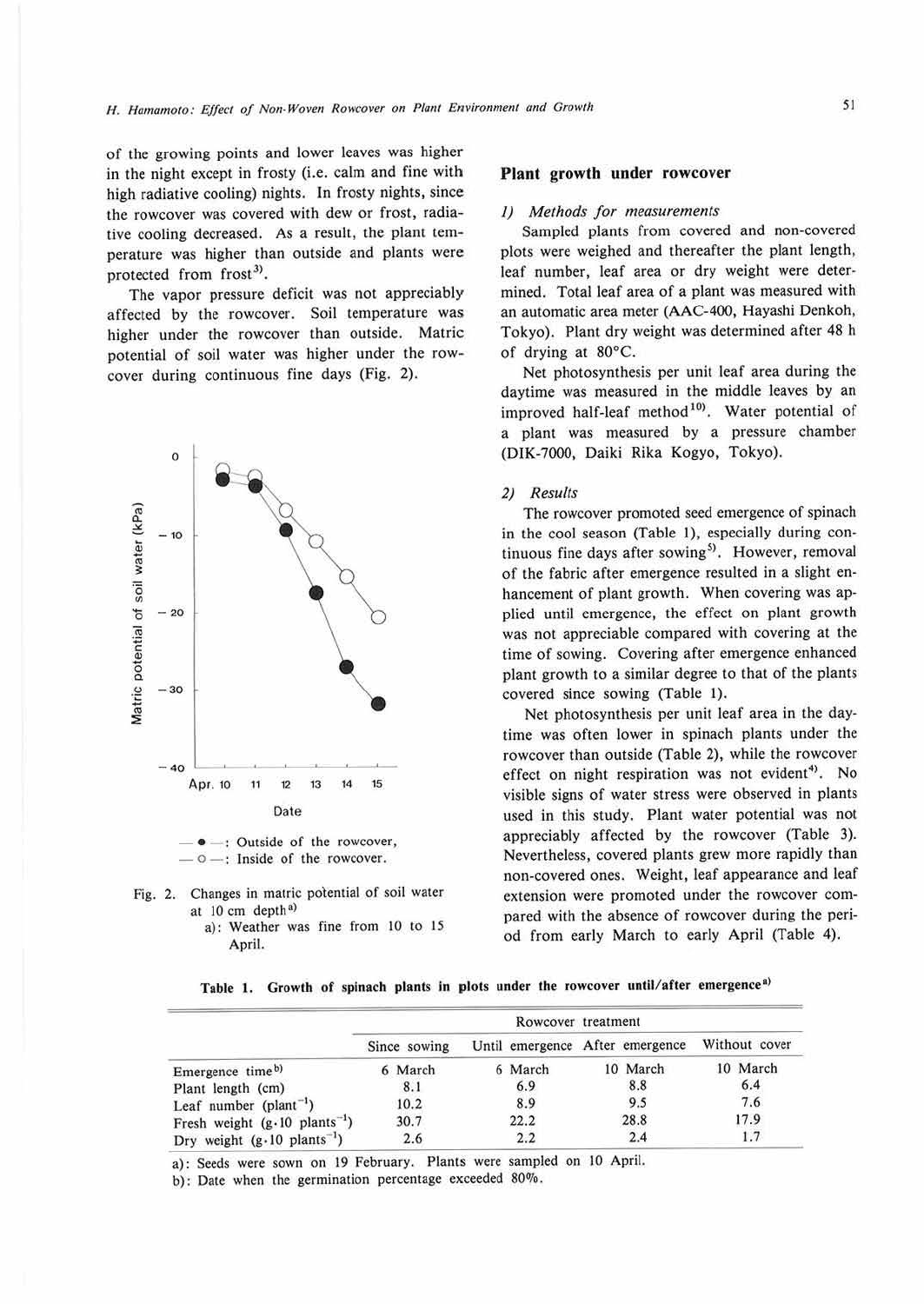| Date        | Net photosynthesis per unit leaf area<br>(g $CO_2 \cdot m^{-2} \cdot day^{-1}$ ) |          |  |  |  |  |  |
|-------------|----------------------------------------------------------------------------------|----------|--|--|--|--|--|
|             | No rowcover                                                                      | Rowcover |  |  |  |  |  |
| 30 April    | 12.18                                                                            | 10.94    |  |  |  |  |  |
| 2 May       | 21.53                                                                            | 15.25    |  |  |  |  |  |
| 3 May       | 18.32                                                                            | 14.88    |  |  |  |  |  |
| 9 October   | 13.71                                                                            | 14.23    |  |  |  |  |  |
| 19 November | 10.66                                                                            | 9.84     |  |  |  |  |  |
| 20 November | 11.49                                                                            | 10.66    |  |  |  |  |  |
| 11 December | 9.30                                                                             | 11.77    |  |  |  |  |  |
| 13 December | 13.53                                                                            | 12.30    |  |  |  |  |  |

|  | Table 2. Net photosynthesis of spinach plants |  |  |
|--|-----------------------------------------------|--|--|
|  | in the daytime                                |  |  |

It was anticipated that plant growth would become more uniform by the use of the rowcover because the growth of the plants which reached the cover may be reduced by the pressure of the cover. However, uniformity of plant growth did not increase by the use of the rowcover, actually (Table 5).

# **Discussion**

In this study, changes in the plant environment associated with the rowcover included a decrease of solar radiation, increase of air and plant temperature

|          |         |       | Plant water potential $(-kPa)$ |                            |       |       |                         |       |  |  |
|----------|---------|-------|--------------------------------|----------------------------|-------|-------|-------------------------|-------|--|--|
| Date     | Weather | Time  |                                | No rowcover (Replications) |       |       | Rowcover (Replications) |       |  |  |
|          |         |       |                                | $\overline{2}$             | 3     |       | 2                       | 3     |  |  |
| 7 April  | Fine    | 8:00  | 39.2                           | 78.4                       | 127.4 | 117.6 | 88.2                    | 78.4  |  |  |
|          |         | 11:30 | 98.0                           | 78.4                       |       | 98.0  | 68.6                    |       |  |  |
|          |         | 14:00 | 78.4                           | 98.0                       |       | 88.2  | 78.4                    |       |  |  |
|          |         | 17:15 | 274.4                          | 392.0                      | 127.4 | 441.0 | 137.2                   | 421.4 |  |  |
| 13 April | Cloudy  | 9:00  | 39.2                           |                            |       | 58.8  |                         |       |  |  |
|          |         | 11.45 | 98.0                           | 68.6                       | 117.6 | 235.2 | 39.2                    | 78.4  |  |  |
|          |         | 16:30 | 176.4                          | 39.2                       |       | 235.2 | 58.8                    |       |  |  |

Table 3. Water potential of spinach plants<sup>a)</sup> under or without rowcover

a): Plants were covered on 2 April when the *7th* leaf appeared.

## Table 4. Growth of spinach plants in spring<sup>a)</sup>

|                                              | No rowcover | Rowcover |
|----------------------------------------------|-------------|----------|
| Fresh weight $(g \cdot plant^{-1})$          | 6.1         | 9.8      |
| Dry weight $(g\text{-}plant^{-1})$           | 0.6         | 0.8      |
| Total leaf area $(cm^2 \cdot plant^{-1})$    | 106.8       | 187.8    |
| Leaf number ( $plan-1$ )                     | 8.7         | 13.0     |
| Mean leaf size $(cm^2$ -leaf <sup>-1</sup> ) | 9.4         | 11.9     |

a): Increases for the period from 5 March to 9 April are indicated.

**Table 5. Coefficient of variance (CV) in plant length and fresh weight**  in spinach plants with or without rowcover

| Date of<br>sowing |              | Date of<br>sampling |              |  | Treatment    | Plant length<br>(cm) | CV   | Fresh weight<br>$(g\text{-}plan^{-1})$ | CV    |       |
|-------------------|--------------|---------------------|--------------|--|--------------|----------------------|------|----------------------------------------|-------|-------|
|                   | 25 Sep. 1990 |                     |              |  | Nov. 1990    | No rowcover          | 16.5 | 0.107                                  | 12.27 | 0.285 |
|                   |              |                     |              |  |              | Rowcover             | 17.9 | 0.148                                  | 12.63 | 0.344 |
|                   | 25 Oct. 1990 |                     | 24 Jan. 1991 |  |              | No rowcover          | 8.9  | 0.082                                  | 8.63  | 0.185 |
|                   |              |                     |              |  |              | Rowcover             | 11.8 | 0.128                                  | 13.10 | 0.235 |
|                   | 5 Feb.       | 1991                |              |  | 12 Apr. 1991 | No rowcover          | 13.4 | 0.095                                  | 9.14  | 0.292 |
|                   |              |                     |              |  |              | Rowcover             | 18.4 | 0.131                                  | 14.62 | 0.282 |